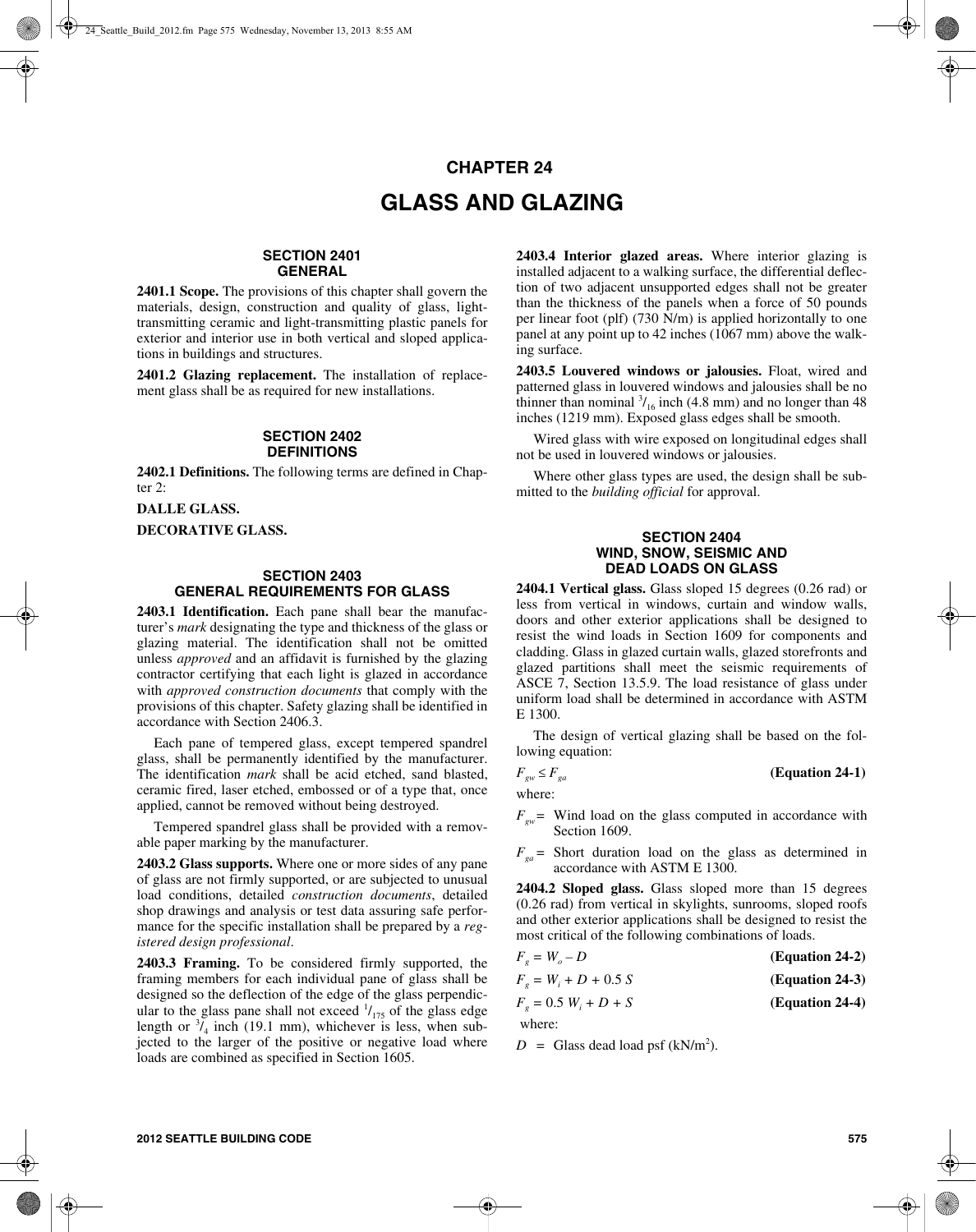For glass sloped 30 degrees (0.52 rad) or less from horizontal,

 $= 13 t_{g}$  (For SI: 0.0245  $t_{g}$ ).

For glass sloped more than 30 degrees (0.52 rad) from horizontal,

- = 13  $t_g$  cos θ (For SI: 0.0245  $t_g$  cos θ).
- $F_g$  = Total load, psf (kN/m<sup>2</sup>) on glass.
- $S =$  Snow load, psf (kN/m<sup>2</sup>) as determined in Section 1608.
- $t<sub>g</sub>$  = Total glass thickness, inches (mm) of glass panes and plies.
- $W_i$  = Inward wind force, psf  $(kN/m^2)$  as calculated in Section 1609.
- $W_o$  = Outward wind force, psf  $(kN/m^2)$  as calculated in Section 1609.
- $\theta$  = Angle of slope from horizontal.

**Exception:** Unit skylights shall be designed in accordance with Section 2405.5.

The design of sloped glazing shall be based on the following equation:

 $F_g \leq F_{ga}$  (Equation 24-5)

where:

- $F<sub>g</sub>$  = Total load on the glass determined from the load combinations above.
- $F_{ga}$  = Short duration load resistance of the glass as determined according to ASTM E 1300 for Equations 24-2 and 24-3; or the long duration load resistance of the glass as determined according to ASTM E 1300 for Equation 24-4.

#### **2404.3 Wired, patterned and sandblasted glass.**

**2404.3.1 Vertical wired glass.** Wired glass sloped 15 degrees (0.26 rad) or less from vertical in windows, curtain and window walls, doors and other exterior applications shall be designed to resist the wind loads in Section 1609 for components and cladding according to the following equation:

 $F_{gw}$  < 0.5  $F_{ge}$  (Equation 24-6)

where:

- $F_{\text{out}}$  Is the wind load on the glass computed per Section 1609.
- $F_{ge}$  = Nonfactored load from ASTM E 1300 using a thickness designation for monolithic glass that is not greater than the thickness of wired glass.

**2404.3.2 Sloped wired glass.** Wired glass sloped more than 15 degrees (0.26 rad) from vertical in skylights, sunspaces, sloped roofs and other exterior applications shall be designed to resist the most critical of the combinations of loads from Section 2404.2.

For Equations 24-2 and 24-3:

 $F_g < 0.5 F_{ge}$  (Equation 24-7) For Equation 24-4:  $F_{g}$  < 0.3  $F_{ge}$  (Equation 24-8) where:

 $F<sub>g</sub>$  = Total load on the glass.

 $F_{gg}$  = Nonfactored load from ASTM E 1300.

**2404.3.3 Vertical patterned glass.** Patterned glass sloped 15 degrees (0.26 rad) or less from vertical in windows, curtain and window walls, doors and other exterior applications shall be designed to resist the wind loads in Section 1609 for components and cladding according to the following equation:

# $F_{gw}$  < 1.0  $F_{ge}$  (Equation 24-9)

where:

 $F_{gw}$  Wind load on the glass computed per Section 1609.

 $F_{gg}$  = Nonfactored load from ASTM E 1300. The value for patterned glass shall be based on the thinnest part of the glass. Interpolation between nonfactored load charts in ASTM E 1300 shall be permitted.

**2404.3.4 Sloped patterned glass.** Patterned glass sloped more than 15 degrees (0.26 rad) from vertical in skylights, sunspaces, sloped roofs and other exterior applications shall be designed to resist the most critical of the combinations of loads from Section 2404.2.

For Equations 24-2 and 24-3:

| $F_{\rho}$ < 1.0 $F_{\rho e}$ | $(Equation 24-10)$ |
|-------------------------------|--------------------|
| For Equation 24-4:            |                    |
| $F_{\rho}$ < 0.6 $F_{\rho e}$ | $(Equation 24-11)$ |
| where                         |                    |

 $F_g$  = Total load on the glass.

 $F_{ge}$  = Nonfactored load from ASTM E 1300. The value for patterned glass shall be based on the thinnest part of the glass. Interpolation between the nonfactored load charts in ASTM E 1300 shall be permitted.

**2404.3.5 Vertical sandblasted glass.** Sandblasted glass sloped 15 degrees (0.26 rad) or less from vertical in windows, curtain and window walls, doors, and other exterior applications shall be designed to resist the wind loads in Section 1609 for components and cladding according to the following equation:

$$
F_g < 0.5 \, F_{ge} \tag{Equation 24-12}
$$

where:

- $F<sub>g</sub>$  = Total load on the glass.
- $F_{ge}$  = Nonfactored load from ASTM E 1300. The value for sandblasted glass is for moderate levels of sandblasting.

**2404.4 Other designs.** For designs outside the scope of this section, an analysis or test data for the specific installation shall be prepared by a *registered design professional*.

# **SECTION 2405 SLOPED GLAZING AND SKYLIGHTS**

**2405.1 Scope.** This section applies to the installation of glass and other transparent, translucent or opaque glazing material installed at a slope more than 15 degrees (0.26 rad) from the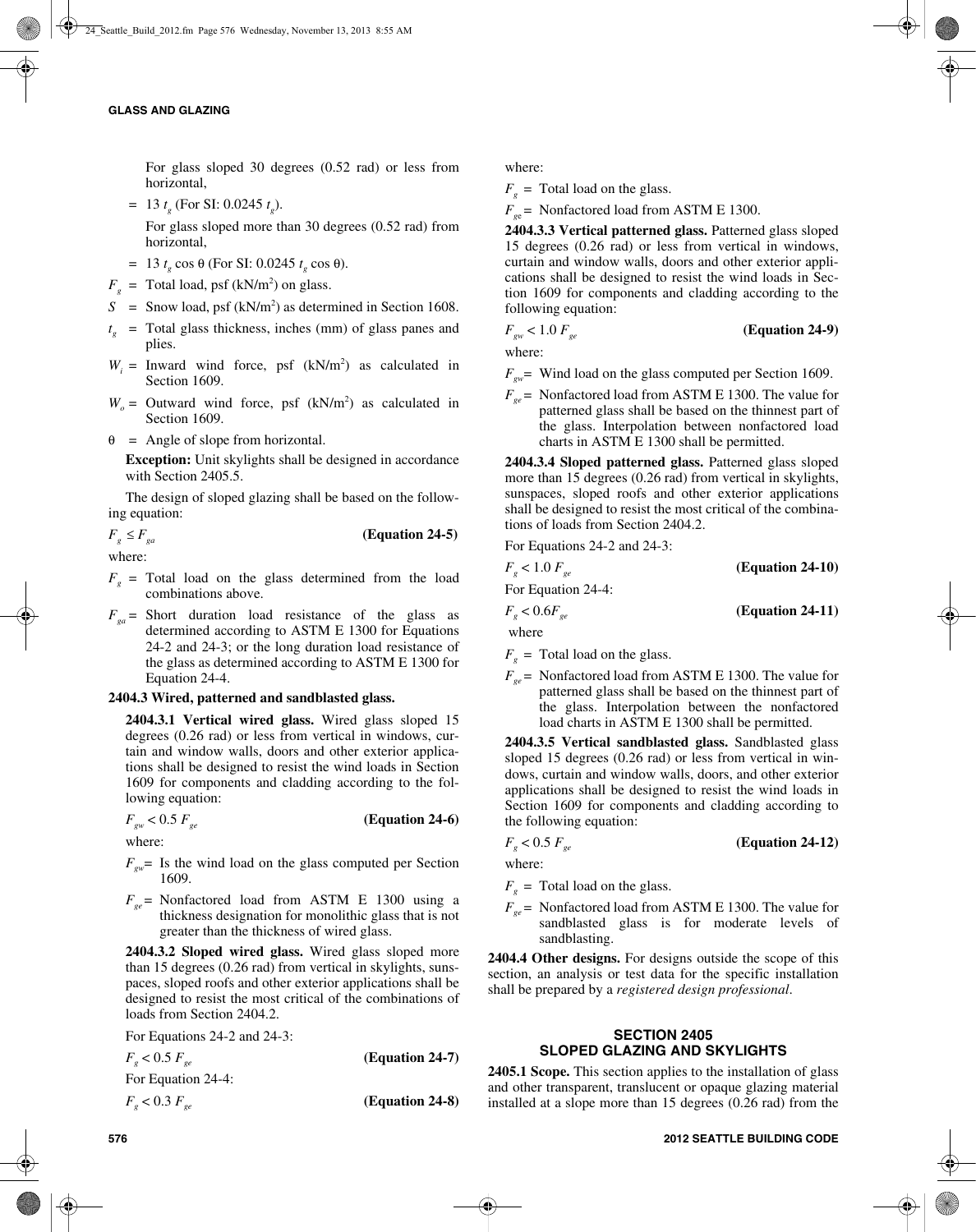vertical plane, including glazing materials in skylights, roofs and sloped walls.

**2405.2 Allowable glazing materials and limitations.** Sloped glazing shall be any of the following materials, subject to the listed limitations.

- 1. For monolithic glazing systems, the glazing material of the single light or layer shall be laminated glass with a minimum 30-mil (0.76 mm) polyvinyl butyral (or equivalent) interlayer, wired glass, light-transmitting plastic materials meeting the requirements of Section 2607, heat-strengthened glass or fully tempered glass.
- 2. For multiple-layer glazing systems, each light or layer shall consist of any of the glazing materials specified in Item 1 above.

Annealed glass is permitted to be used as specified within Exceptions 2 and 3 of Section 2405.3.

For additional requirements for plastic skylights, see Section 2610. Glass-block construction shall conform to the requirements of Section 2101.2.5.

**2405.3 Screening.** Where used in monolithic glazing systems, heat-strengthened glass and fully tempered glass shall have screens installed below the glazing material. The screens and their fastenings shall: (1) be capable of supporting twice the weight of the glazing; (2) be firmly and substantially fastened to the framing members and (3) be installed within 4 inches (102 mm) of the glass. The screens shall be constructed of a noncombustible material not thinner than No. 12 B&S gage (0.0808 inch) with mesh not larger than 1 inch by 1 inch (25 mm by 25 mm). In a corrosive atmosphere, structurally equivalent noncorrosive screen materials shall be used. Heat-strengthened glass, fully tempered glass and wired glass, when used in multiple-layer glazing systems as the bottom glass layer over the walking surface, shall be equipped with screening that conforms to the requirements for monolithic glazing systems.

**Exception:** In monolithic and multiple-layer sloped glazing systems, the following applies:

- 1. Fully tempered glass installed without protective screens where glazed between intervening floors at a slope of 30 degrees (0.52 rad) or less from the vertical plane shall have the highest point of the glass 10 feet (3048 mm) or less above the walking surface.
- 2. Screens are not required below any glazing material, including annealed glass, where the walking surface below the glazing material is permanently protected from the risk of falling glass or the area below the glazing material is not a walking surface.
- 3. Any glazing material, including annealed glass, is permitted to be installed without screens in the sloped glazing systems of commercial or detached noncombustible greenhouses used exclusively for growing plants and not open to the public, provided that the height of the greenhouse at the ridge does not exceed 30 feet (9144 mm) above grade.
- 4. Screens shall not be required within individual *dwelling units* in Groups R-2, R-3 and R-4 where fully tempered glass is used as single glazing or as both panes in an insulating glass unit, and the following conditions are met:
	- 4.1. Each pane of the glass is 16 square feet (1.5 m<sup>2</sup>) or less in area.
	- 4.2. The highest point of the glass is 12 feet (3658 mm) or less above any walking surface or other accessible area.
	- 4.3. The glass thickness is  $\frac{3}{16}$  inch (4.8 mm) or less.
- 5. Screens shall not be required for laminated glass with a 15-mil (0.38 mm) polyvinyl butyral (or equivalent) interlayer used within individual *dwelling units* in Groups R-2, R-3 and R-4 within the following limits:
	- 5.1. Each pane of glass is 16 square feet  $(1.5 \text{ m}^2)$ or less in area.
	- 5.2. The highest point of the glass is 12 feet (3658 mm) or less above a walking surface or other accessible area.

**2405.4 Framing.** In Type I and II construction, sloped glazing and skylight frames shall be constructed of noncombustible materials. In structures where acid fumes deleterious to metal are incidental to the use of the buildings, *approved* pressure-treated wood or other *approved* noncorrosive materials are permitted to be used for sash and frames. Framing supporting sloped glazing and skylights shall be designed to resist the tributary roof loads in Chapter 16. Skylights set at an angle of less than 45 degrees (0.79 rad) from the horizontal plane shall be mounted at least 4 inches (102 mm) above the plane of the roof on a curb constructed as required for the frame. Skylights shall not be installed in the plane of the roof where the roof pitch is less than 45 degrees (0.79 rad) from the horizontal.

**Exception:** Installation of a skylight without a curb shall be permitted on roofs with a minimum slope of 14 degrees (three units vertical in 12 units horizontal) in Group R-3 occupancies. All unit skylights installed in a roof with a pitch flatter than 14 degrees (0.25 rad) shall be mounted at least 4 inches (102 mm) above the plane of the roof on a curb constructed as required for the frame unless otherwise specified in the manufacturer's installation instructions.

**2405.5 Unit skylights.** Unit skylights shall be tested and labeled as complying with AAMA/WDMA/CSA 101/I.S./ A440. The *label* shall state the name of the manufacturer, the *approved* labeling agency, the product designation and the performance grade rating as specified in AAMA/WDMA/ CSA 101/I.S.2/A440. If the product manufacturer has chosen to have the performance grade of the skylight rated separately for positive and negative design pressure, then the *label* shall state both performance grade ratings as specified in AAMA/ WDMA/CSA 101/I.S.2/A440 and the skylight shall comply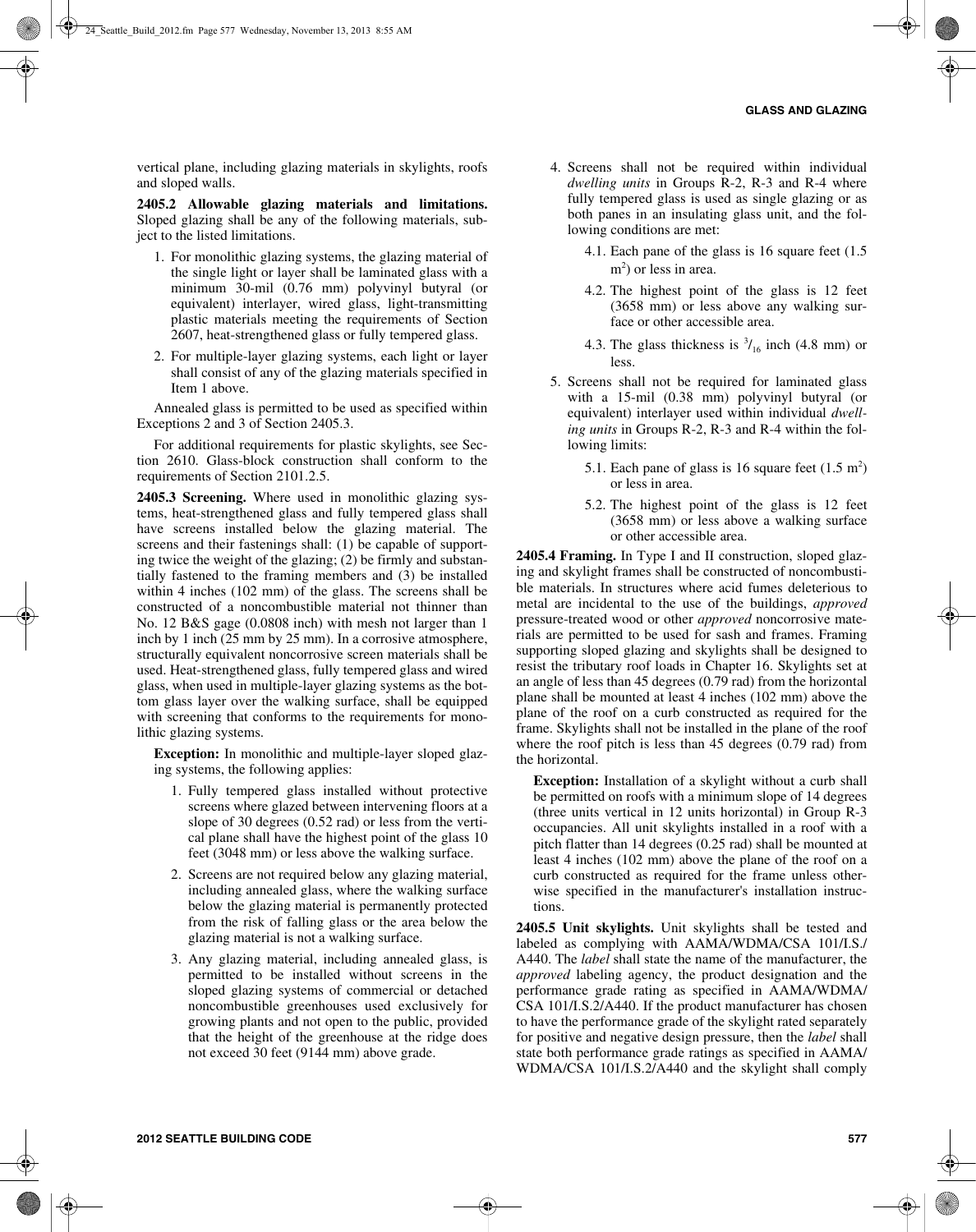with Section 2405.5.2. If the skylight is not rated separately for positive and negative pressure, then the performance grade rating shown on the *label* shall be the performance grade rating determined in accordance with AAMA/WDMA/ CSA 101/I.S.2/A440 for both positive and negative design pressure and the skylight shall conform to Section 2405.5.1.

**2405.5.1 Unit skylights rated for the same performance grade for both positive and negative design pressure.** The design of unit skylights shall be based on the following equation:

 $F<sub>g</sub> \le PG$  **(Equation 24-13)** where:

 $F<sub>g</sub>$  = Maximum load on the skylight determined from Equations 24-2 through 24-4 in Section 2404.2.

*PG* = Performance grade rating of the skylight.

**2405.5.2 Unit skylights rated for separate performance grades for positive and negative design pressure.** The design of unit skylights rated for performance grade for both positive and negative design pressures shall be based on the following equations:

| $F_{qi} \leq PG_{Po}$ | (Equation 24-14)   |
|-----------------------|--------------------|
| $F_{g0} \leq PG_{Ne}$ | $(Equation 24-15)$ |

where:

- $PG_{P_{OS}}$  = Performance grade rating of the skylight under positive design pressure;
- $PG_{Neg}$  = Performance grade rating of the skylight under negative design pressure; and

 $F_{gi}$  and  $F_{go}$  are determined in accordance with the following:

For  $W_e \geq D$ ,

where:

- $W_o$  = Outward wind force, psf (kN/m<sup>2</sup>) as calculated in Section 1609.
- $D =$  The dead weight of the glazing, psf  $(kN/m<sup>2</sup>)$  as determined in Section 2404.2 for glass, or by the weight of the plastic, psf  $(kN/m<sup>2</sup>)$  for plastic glazing.
- $F_{qi}$  = Maximum load on the skylight determined from Equations 24-3 and 24-4 in Section 2404.2.

 $F_{g0}$  = Maximum load on the skylight determined from Equation 24-2.

For  $W_{\circ} < D$ ,

where:

- $W_o$  = Is the outward wind force, psf (kN/m<sup>2</sup>) as calculated in Section 1609.
- $D =$  The dead weight of the glazing, psf  $(kN/m<sup>2</sup>)$  as determined in Section 2404.2 for glass, or by the weight of the plastic for plastic glazing.
- $F_{qi}$  = Maximum load on the skylight determined from Equations 24-2 through 24-4 in Section 2404.2.

 $F_{\varrho o} = 0$ .

### **SECTION 2406 SAFETY GLAZING**

**2406.1 Human impact loads.** Individual glazed areas, including glass mirrors, in hazardous locations as defined in Section 2406.4 shall comply with Sections 2406.1.1 through 2406.1.4.

**Exception:** Mirrors and other glass panels mounted or hung on a surface that provides a continuous backing support.

**2406.1.1 Impact test.** Except as provided in Sections 2406.1.2 through 2406.1.4, all glazing shall pass the impact test requirements of Section 2406.2.

**2406.1.2 Plastic glazing.** Plastic glazing shall meet the weathering requirements of ANSI Z97.1.

**2406.1.3 Glass block.** Glass-block walls shall comply with Section 2101.2.5.

**2406.1.4 Louvered windows and jalousies.** Louvered windows and jalousies shall comply with Section 2403.5.

**2406.2 Impact test.** Where required by other sections of this code, glazing shall be tested in accordance with CPSC 16 CFR Part 1201. Glazing shall comply with the test criteria for Category II, unless otherwise indicated in Table 2406.2(1).

**Exception:** Glazing not in doors or enclosures for hot tubs, whirlpools, saunas, steam rooms, bathtubs and showers shall be permitted to be tested in accordance with ANSI Z97.1. Glazing shall comply with the test criteria for Class A, unless otherwise indicated in Table 2406.2(2).

**2406.3 Identification of safety glazing.** Except as indicated in Section 2406.3.1, each pane of safety glazing installed in hazardous locations shall be identified by a manufacturer's designation specifying who applied the designation, the man-

| TABLE 2406.2(1)                                                        |  |
|------------------------------------------------------------------------|--|
| MINIMUM CATEGORY CLASSIFICATION OF GLAZING USING CPSC 16 CFR PART 1201 |  |

| <b>EXPOSED SURFACE</b><br>AREA OF ONE SIDE OF<br><b>ONE LITE</b> | <b>GLAZING IN</b><br><b>STORM OR</b><br><b>COMBINATION</b><br><b>DOORS</b><br>(Category class) | <b>GLAZING IN DOORS</b><br>(Category class) | <b>GLAZED PANELS</b><br><b>REGULATED BY</b><br><b>SECTION 2406.4.3</b><br>(Category class) | <b>GLAZED PANELS</b><br><b>REGULATED BY</b><br><b>SECTION 2406.4.2</b><br>(Category class) | <b>DOORS AND</b><br><b>ENCLOSURES</b><br><b>REGULATED BY</b><br><b>SECTION 2406.4.5</b><br>(Category class) | <b>SLIDING GLASS</b><br><b>DOORS PATIO TYPE</b><br>(Category class) |
|------------------------------------------------------------------|------------------------------------------------------------------------------------------------|---------------------------------------------|--------------------------------------------------------------------------------------------|--------------------------------------------------------------------------------------------|-------------------------------------------------------------------------------------------------------------|---------------------------------------------------------------------|
| 9 square feet or less                                            |                                                                                                |                                             | No requirement                                                                             |                                                                                            |                                                                                                             |                                                                     |
| More than 9 square feet                                          |                                                                                                | п                                           |                                                                                            |                                                                                            |                                                                                                             |                                                                     |

For SI: 1 square foot =  $0.0929$  m<sup>2</sup>.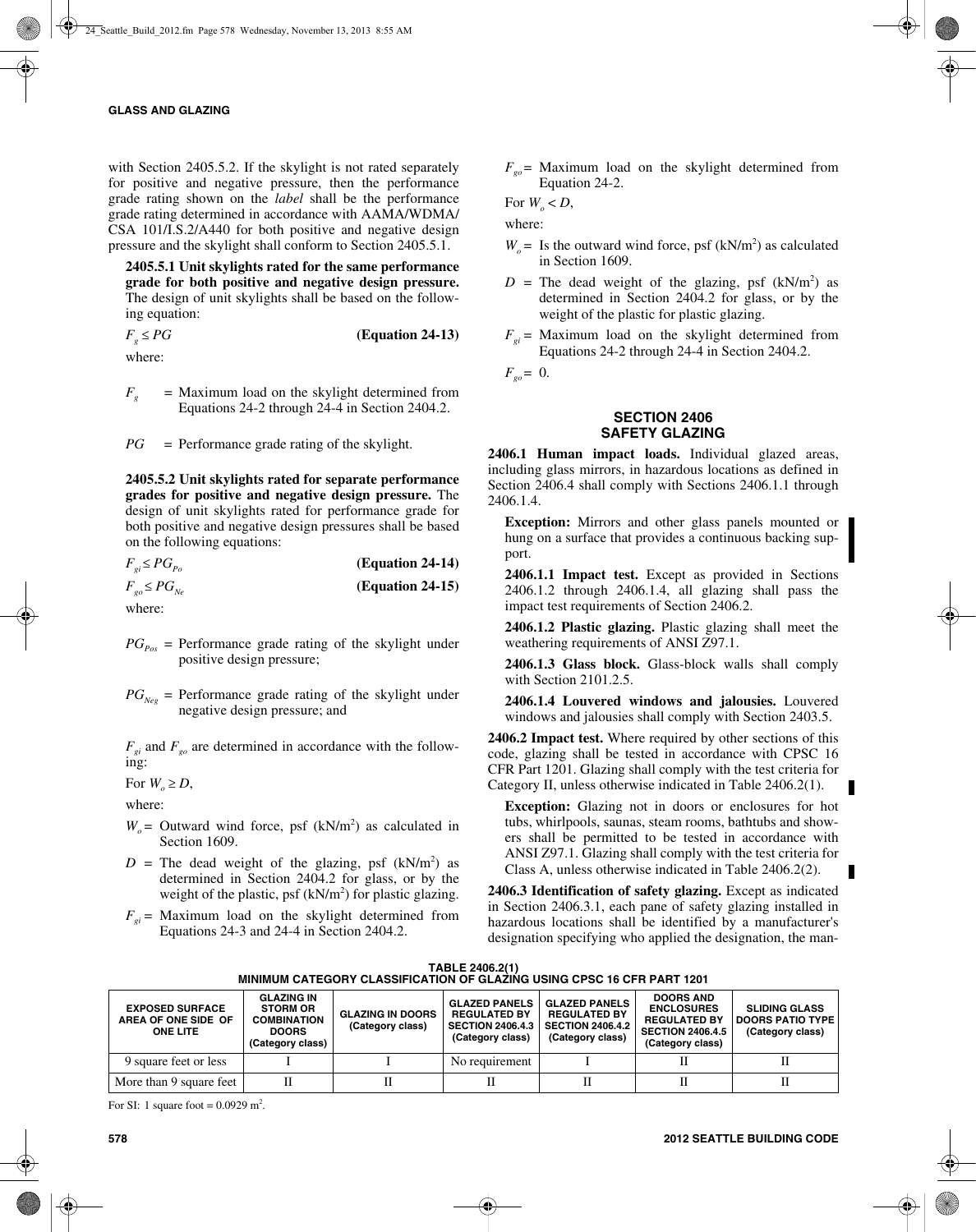| <b>EXPOSED SURFACE AREA OF</b><br>ONE SIDE OF ONE LITE | <b>GLAZED PANELS REGULATED BY</b><br>SECTION 2406.4.3 (Category class) | <b>GLAZED PANELS REGULATED BY</b><br>SECTION 2406.4.2 (Category class) | <b>DOORS AND ENCLOSURES</b><br><b>REGULATED BY SECTION 2406.4.5<sup>a</sup></b><br>(Category class) |
|--------------------------------------------------------|------------------------------------------------------------------------|------------------------------------------------------------------------|-----------------------------------------------------------------------------------------------------|
| 9 square feet or less                                  | No requirement                                                         |                                                                        |                                                                                                     |
| More than 9 square feet                                |                                                                        |                                                                        |                                                                                                     |

#### **TABLE 2406.2(2) MINIMUM CATEGORY CLASSIFICATION OF GLAZING USING ANSI Z97.1**

For SI: square foot =  $0.0929$  m<sup>2</sup>.

a. Use is only permitted by the exception to Section 2406.2.

ufacturer or installer and the safety glazing standard with which it complies, as well as the information specified in Section 2403.1. The designation shall be acid etched, sand blasted, ceramic fired, laser etched, embossed or of a type that once applied, cannot be removed without being destroyed. A label as defined in Section 202 and meeting the requirements of this section shall be permitted in lieu of the manufacturer's designation.

#### **Exceptions:**

- 1. For other than tempered glass, manufacturer's designations are not required, provided the *building official* approves the use of a certificate, affidavit or other evidence confirming compliance with this code.
- 2. Tempered spandrel glass is permitted to be identified by the manufacturer with a removable paper designation

**2406.3.1 Multi-pane assemblies.** Multi-pane glazed assemblies having individual panes not exceeding 1 square foot  $(0.09 \text{ m}^2)$  in exposed areas shall have at least one pane in the assembly marked as indicated in Section 2406.3. Other panes in the assembly shall be marked "CPSC 16 CFR Part 1201" or "ANSI Z97.1," as appropriate.

**2406.4 Hazardous locations.** The locations specified in Sections 2406.4.1 through 2406.4.7 shall be considered specific hazardous locations requiring safety glazing materials.

**2406.4.1 Glazing in doors.** Glazing in all fixed and operable panels of swinging, sliding, and bifold doors shall be considered a hazardous location.

#### **Exceptions:**

➡

- 1. Glazed openings of a size through which a 3 inch-diameter (76 mm) sphere is unable to pass.
- 2. Decorative glazing.
- 3. Glazing materials used as curved glazed panels in revolving doors.
- 4. Commercial refrigerated cabinet glazed doors.

**2406.4.2 Glazing adjacent to doors.** Glazing in an individual fixed or operable panel adjacent to a door where the nearest vertical edge of the glazing is within a 24-inch (610 mm) arc of either vertical edge of the door in a closed position and where the bottom exposed edge of the glazing is less than 60 inches (1524 mm) above the walking surface shall be considered a hazardous location.

# **Exceptions:**

1. Decorative glazing.

- 2. Where there is an intervening wall or other permanent barrier between the door and glazing.
- 3. Where access through the door is to a closet or storage area 3 feet (914 mm) or less in depth. Glazing in this application shall comply with Section 2406.4.3.
- 4. Glazing in walls on the latch side of and perpendicular to the plane of the door in a closed position in one- and two-family dwellings or within dwelling units in Group R-2.

**2406.4.3 Glazing in windows.** Glazing in an individual fixed or operable panel that meets all of the following conditions shall be considered a hazardous location:

- 1. The exposed area of an individual pane is greater than 9 square feet  $(0.84 \text{ m}^2)$ ;
- 2. The bottom edge of the glazing is less than 18 inches (457 mm) above the floor;
- 3. The top edge of the glazing is greater than 36 inches (914 mm) above the floor; and
- 4. One or more walking surface(s) are within 36 inches (914 mm), measured horizontally and in a straight line, of the plane of the glazing.

# **Exceptions:**

- 1. Decorative glazing.
- 2. Where a horizontal rail is installed on the accessible side(s) of the glazing 34 to 38 inches (864 to 965 mm) above the walking surface. The rail shall be capable of withstanding a horizontal load of 50 pounds per linear foot (730 N/m) without contacting the glass and be a minimum of  $1^{1/2}$ inches (38 mm) in cross-sectional height.
- 3. Outboard panes in insulating glass units or multiple glazing where the bottom exposed edge of the glass is 25 feet (7620 mm) or more above any grade, roof, walking surface or other horizontal or sloped (within 45 degrees of horizontal) (0.78 rad) surface adjacent to the glass exterior.

**2406.4.4 Glazing in guards and railings.** Glazing in *guards* and railings, including structural baluster panels and nonstructural in-fill panels, regardless of area or height above a walking surface shall be considered a hazardous location.

**2406.4.5 Glazing and wet surfaces.** Glazing in walls, enclosures or fences containing or facing hot tubs, spas, whirlpools, saunas, steam rooms, bathtubs, showers and indoor or outdoor swimming pools where the bottom

➡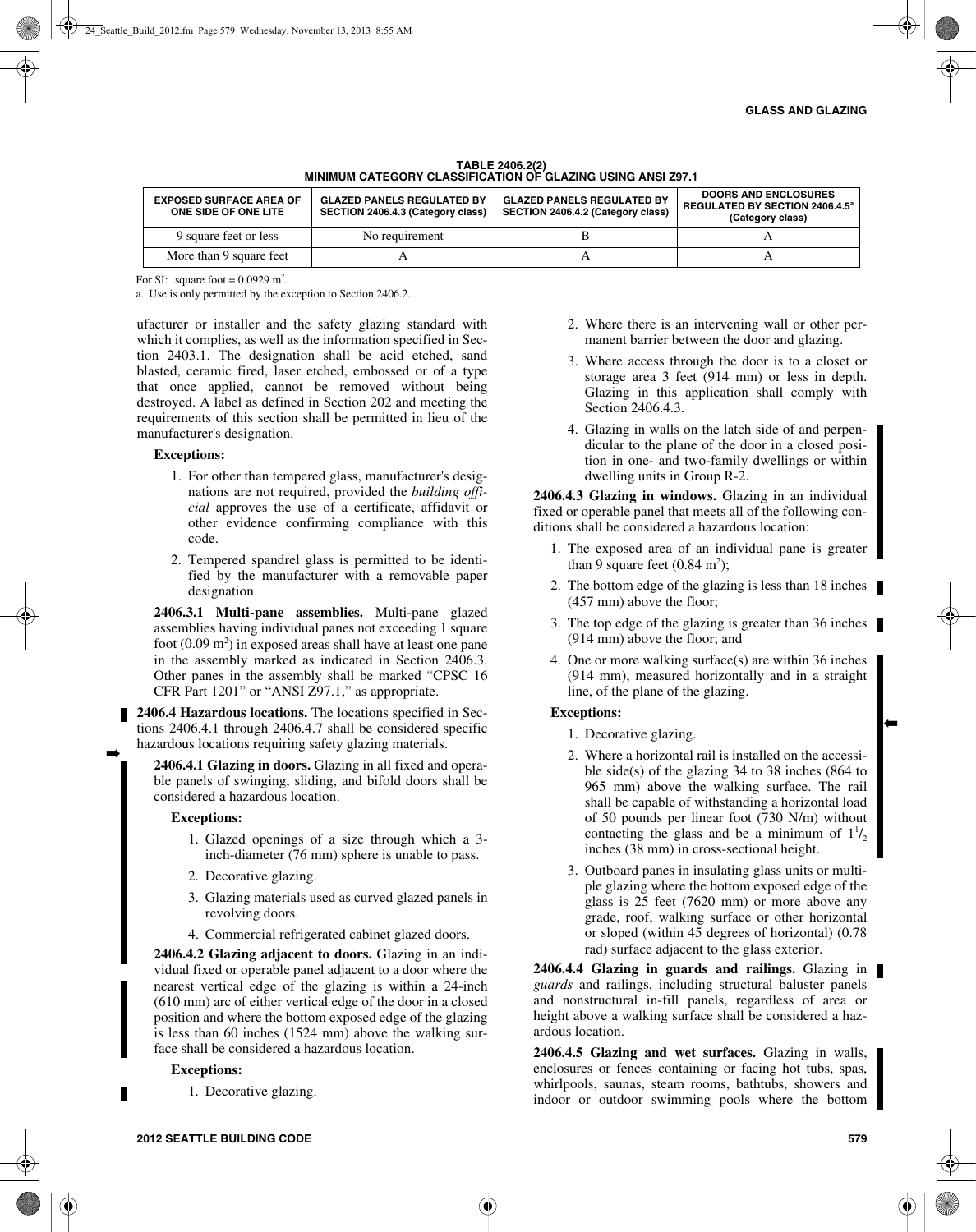exposed edge of the glazing is less than 60 inches (1524 mm) measured vertically above any standing or walking surface shall be considered a hazardous location. This shall apply to single glazing and all panes in multiple glazing.

**Exception:** Glazing that is more than 60 inches (1524 mm), measured horizontally and in a straight line, from the water's edge of a bathtub, hot tub, spa, whirlpool, or swimming pool.

**2406.4.6 Glazing adjacent to stairs and ramps.** Glazing where the bottom exposed edge of the glazing is less than 60 inches (1524 mm) above the plane of the adjacent walking surface of stairways, landings between flights of stairs, and ramps shall be considered a hazardous location.

#### **Exceptions:**

- 1. The side of a stairway, landing or ramp that has a guard complying with the provisions of Sections 1013 and 1607.8, and the plane of the glass is greater than 18 inches (457 mm) from the railing.
- 2. Glazing 36 inches (914 mm) or more measured horizontally from the walking surface.

**2406.4.7 Glazing adjacent to the bottom stair landing.** Glazing adjacent to the landing at the bottom of a stairway where the glazing is less than 36 inches (914 mm) above the landing and within 60 inches (1524 mm) horizontally of the bottom tread shall be considered a hazardous location.

**Exception:** Glazing that is protected by a guard complying with Sections 1013 and 1607.8 where the plane of the glass is greater than 18 inches (457 mm) from the guard.

**2406.5 Fire department access panels.** Fire department glass access panels shall be of tempered glass. For insulating glass units, all panes shall be tempered glass.

# **SECTION 2407 GLASS IN HANDRAILS AND GUARDS**

**2407.1 Materials.** Glass used as a handrail assembly or a *guard* section shall be constructed of either single fully tempered glass, laminated fully tempered glass or laminated heatstrengthened glass. Glazing in railing in-fill panels shall be of an *approved* safety glazing material that conforms to the provisions of Section 2406.1.1. For all glazing types, the minimum nominal thickness shall be  $\frac{1}{4}$  inch (6.4 mm). Fully tempered glass and laminated glass shall comply with Category II of CPSC 16 CFR Part 1201 or Class A of ANSI Z97.1.

**2407.1.1 Loads.** The panels and their support system shall be designed to withstand the loads specified in Section 1607.8. A safety factor of four shall be used.

**2407.1.2 Support.** Each handrail or *guard* section shall be supported by a minimum of three glass balusters or shall be otherwise supported to remain in place should one baluster panel fail. Glass balusters shall not be installed without an attached handrail or *guard*.

**Exception:** A top rail shall not be required where the glass balusters are laminated glass with two or more glass plies of equal thickness and the same glass type when *approved* by the *building official*. The panels shall be designed to withstand the loads specified in Section 1607.8.

**2407.1.3 Parking garages.** Glazing materials shall not be installed in handrails or *guards* in parking garages except for pedestrian areas not exposed to impact from vehicles.

**2407.1.4 Glazing in wind-borne debris regions.** Glazing installed in in-fill panels or balusters in *wind-borne debris regions* shall comply with the following:

**2407.1.4.1 Ballusters and in-fill panels.** Glass installed in exterior railing in-fill panels or balusters shall be laminated glass complying with Category II of CPSC 16 CFR Part 1201 or Class A of ANSI Z97.1.

**2407.1.4.2 Glass supporting top rail.** When the top rail is supported by glass, the assembly shall be tested according to the impact requirements of Section 1609.1.2. The top rail shall remain in place after impact.

# **SECTION 2408 GLAZING IN ATHLETIC FACILITIES**

**2408.1 General.** Glazing in athletic facilities and similar uses subject to impact loads, which forms whole or partial wall sections or which is used as a door or part of a door, shall comply with this section.

#### **2408.2 Racquetball and squash courts.**

**2408.2.1 Testing.** Test methods and loads for individual glazed areas in racquetball and squash courts subject to impact loads shall conform to those of CPSC 16 CFR Part 1201 or ANSI Z97.1 with impacts being applied at a height of 59 inches (1499 mm) above the playing surface to an actual or simulated glass wall installation with fixtures, fittings and methods of assembly identical to those used in practice.

Glass walls shall comply with the following conditions:

- 1. A glass wall in a racquetball or squash court, or similar use subject to impact loads, shall remain intact following a test impact.
- 2. The deflection of such walls shall not be greater than  $1<sup>1</sup>$ <sub>2</sub> inches (38 mm) at the point of impact for a drop height of 48 inches (1219 mm).

Glass doors shall comply with the following conditions:

- 1. Glass doors shall remain intact following a test impact at the prescribed height in the center of the door.
- 2. The relative deflection between the edge of a glass door and the adjacent wall shall not exceed the thickness of the wall plus  $\frac{1}{2}$  inch (12.7 mm) for a drop height of 48 inches (1219 mm).

**2408.3 Gymnasiums and basketball courts.** Glazing in multipurpose gymnasiums, basketball courts and similar athletic facilities subject to human impact loads shall comply with Category II of CPSC 16 CFR Part 1201 or Class A of ANSI Z97.1.

➡